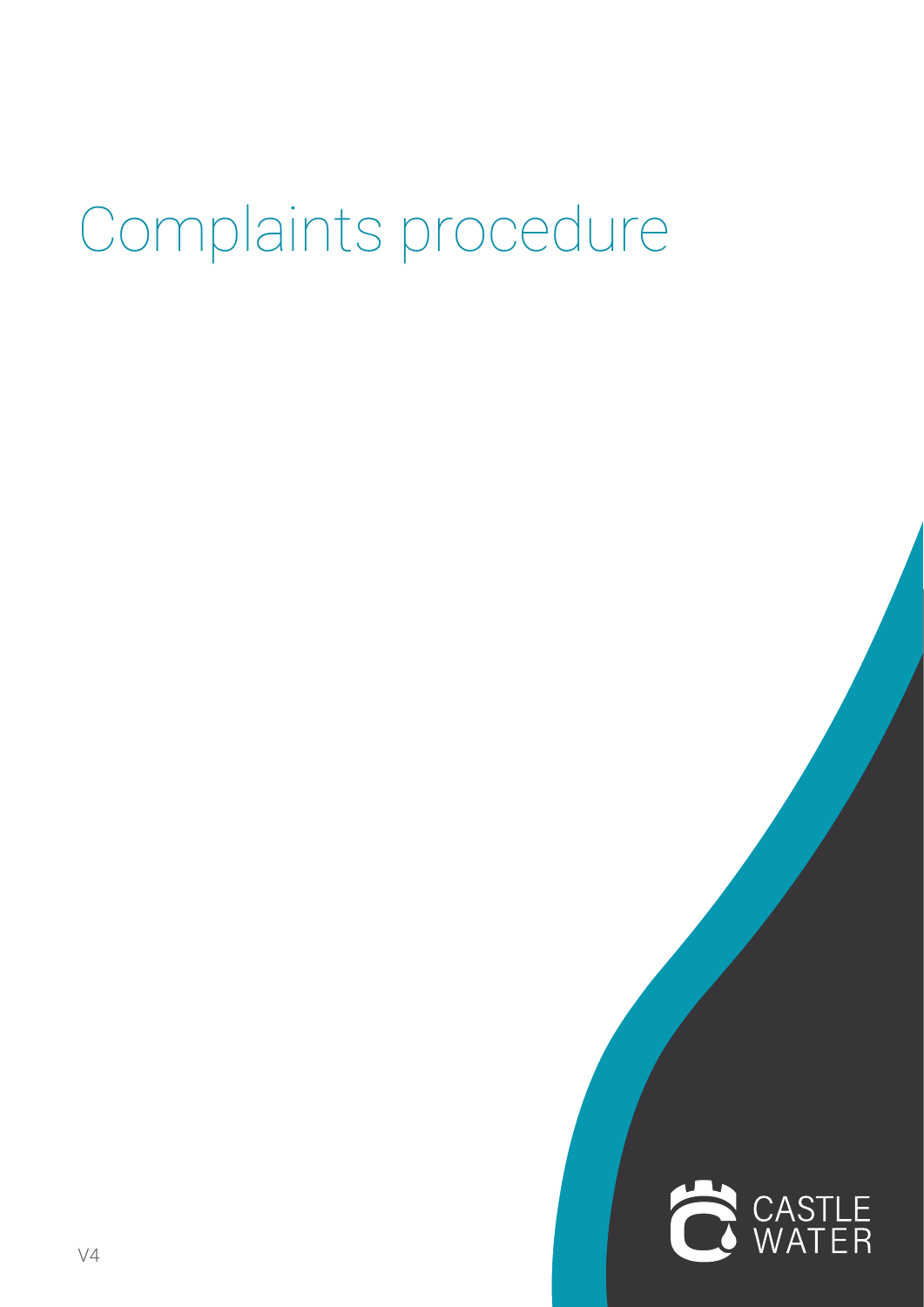

# Complaints procedure

Castle Water is committed to providing the highest level of customer care and this includes an effective process for handling complaints. Our complaints procedure has been created to make sure all complaints are fully investigated and satisfactorily resolved as quickly as possible. This document sets out how you can make a complaint, how Castle Water will handle it, and your right to appeal if you are not satisfied with our response.

If you are concerned about something, let us know so we can put things right. Castle Water's customer service team is available Monday to Friday, from 8am to 6pm and you can contact us by telephone, email, letter, or through our website. If you wish to make a complaint, we will handle your complaint in line with the three stages of our complaints procedure.

# Stage 1

If you wish to make a complaint, please contact us in one of the following way:

- By email: customerservice@castlewater.co.uk
- Resolver: www.resolver.co.uk/companies/castle-water-complaints
- In writing: Complaints, Castle Water Limited, 1 Boat Brae, Rattray, Blairgowrie, PH10 7BH
- By telephone: 01250 718700 (Telephone complaints will be handled immediately wherever possible.)

Your complaint will be reviewed by our complaints team who will look to acknowledge your complaint by 6pm the following business day. We will investigate and may call you to discuss your complaint. We will provide a proposed resolution to the complaint or a substantive update on the progress of resolving the issue, as sometimes a resolution may require us to liaise with other organisations. In responding, we will;

- address all the points you raised in your complaint and provide a clear explanation;
- apologise and explain what remedial action we have taken if we have fallen short;
- consider whether we can offer compensation where remedial action is not possible or is insufficient.

We endeavour to provide a substantial response within 10 business days of receipt of your complaint.

If appropriate, we will place your account on hold while we investigate your complaint. If the complaint has not been resolved to your satisfaction, then you may proceed to the next stage. Please note that if you do not reply to our response to your complaint within 30 days, we may treat any appeal as a new complaint.

### Stage 2

Following Stage 1, if the complaint has not been resolved to your satisfaction you can appeal the decision. If possible, please set out your appeal in writing and send it to us using the contact details above. This helps us to ensure that we have properly understood the details of your complaint and appeal. Your appeal will be considered by Castle Water's Executive Complaints Team who will undertake an independent internal review and will aim to reach a resolution within 10 business days.

# Stage 3

If you have completed Stages 1 and 2 of this procedure and are not satisfied with our response to your appeal, or if you have not received a satisfactory response from us within 10 business days, you can take the matter to the Consumer Council for Water who will consider your complaint and may investigate.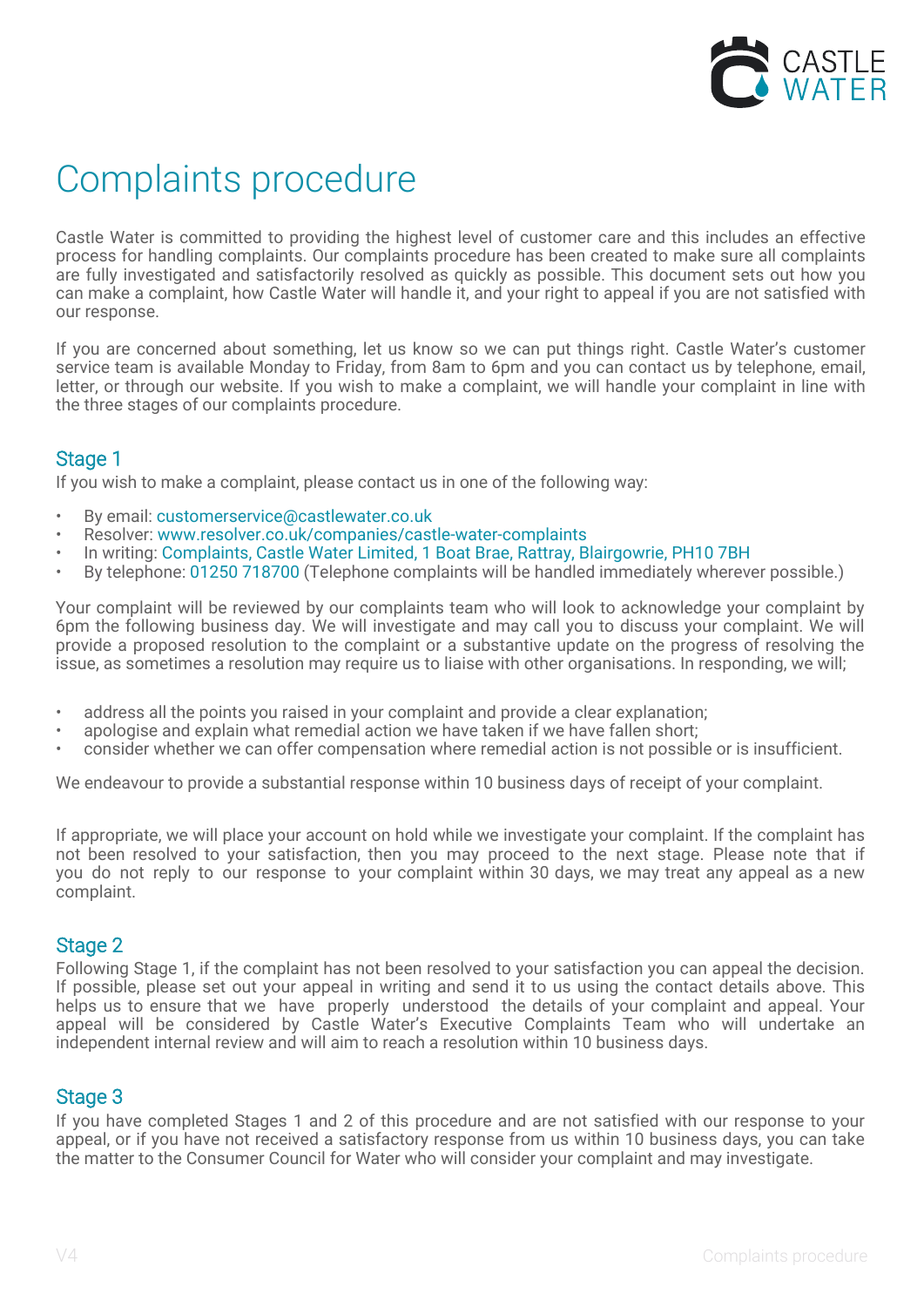

Please be aware that you may be referred back to us if you have not escalated your complaint via our formal complaints procedure outlined in Stages 1 and 2.

#### Complaints relating to services in England

Contact the Consumer Council for Water. The Consumer Council for Water is the final stage for complaints about Castle Water and their service is independent, free and confidential.

- By email: enquiries@ccwater.org.uk
- In writing: The Consumer Council for Water, 1st Floor, Victoria Square House, Birmingham, B2 4AJ
- Through their website: www.ccwater.org.uk
- By telephone: 0300 034 2222

#### Complaints relating to services in Scotland

Contact the Scottish Public Services Ombudsman (SPSO). The SPSO is the final stage for complaints about Castle Water and their service is independent, free and confidential.

- In writing: FREEPOST SPSO (This is all you need to write on the envelope and you don't need to use a stamp)
- Online contact form: www.spso.org.uk/complain/form
- By telephone: 0800 377 7330 or 0131 225 5300

The SPSO will normally not look at complaints relating to issues you have known about for more than 12 months, or that have been or are being considered in court.

#### Stage 4

If you are a customer in England and remain unhappy with the outcome of your complaint after it's been through Stages 1, 2 and 3 of our complaints procedure, you can take your concerns to an independent redress scheme with the ADR Group, who can provide an independent decision, subject to the rules of the scheme and being eligible for referral to ADR. Any referral to the ADR Group must be made within three (3) months of the notification of the outcome of stage 3 to both parties.

#### Website: www.consumer-dispute.co.uk

The ADR scheme can be used to settle disputes relating to:

- current customers of Castle Water
- provision of retail water and waste water services pursuant to the applicable Scheme of Terms & Conditions (other than matters excluded below)
- customer services
- bills, payments, collections and debt recovery
- meter reading
- mis-selling

Castle Water may agree to refer other issues which are outside those included in the Scheme at its discretion. In such circumstances (including in relation to any complaints by former customers of Castle Water), additional charges to use the Scheme may apply and would have to be agreed between the customer and Castle Water prior to the acceptance of such an application by the Scheme.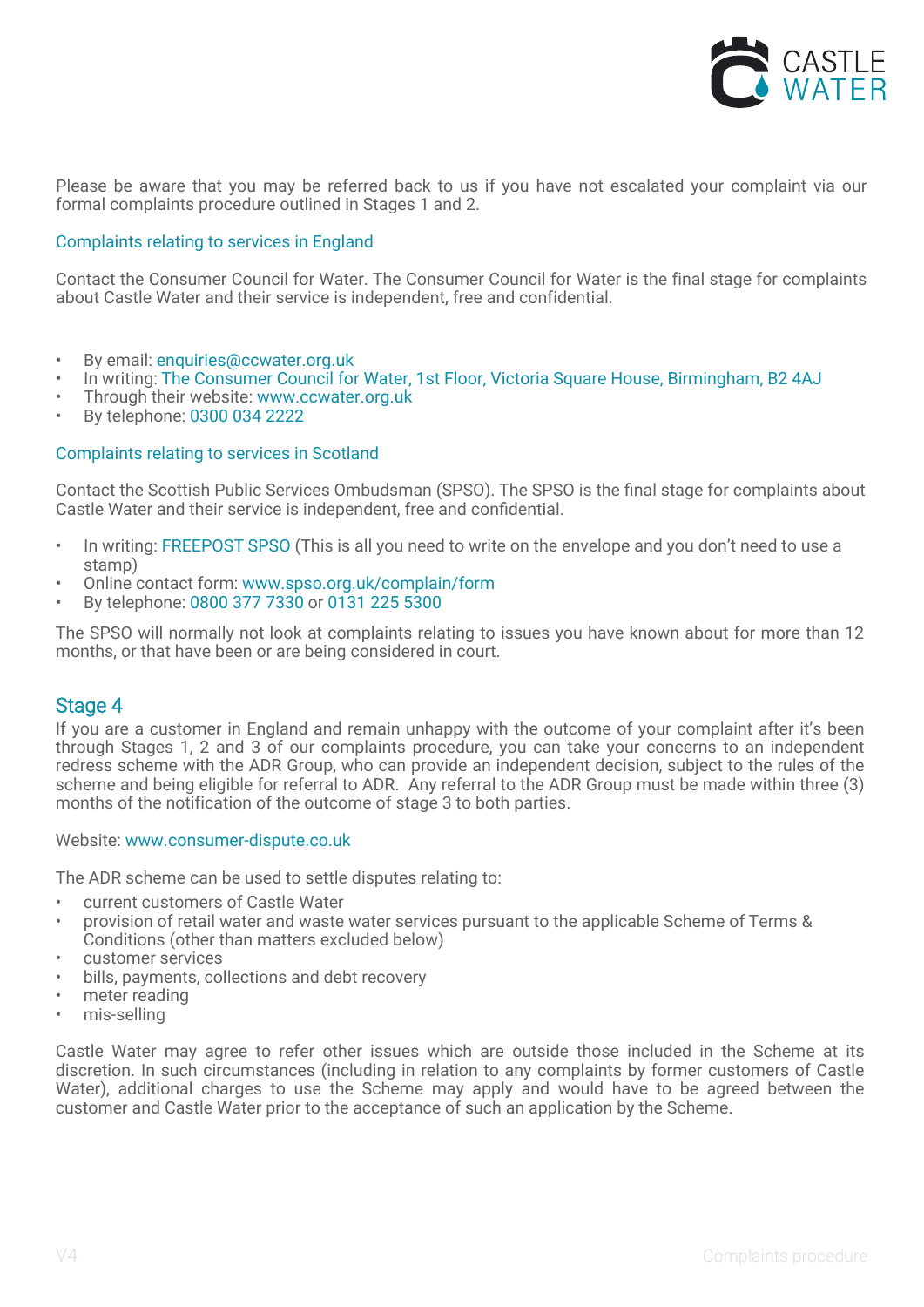

The Scheme cannot be used to adjudicate disputes which fall into one or more of the following categories:

- claims for compensation relating to negligence or damage caused by an undertaker
- claims relating to breach of a statutory duty by an undertaker
- disputes that are subject to existing court action, or Castle Water has commenced court proceedings, or on which a court has ruled unless the court's decision has been set aside
- disputes relating to complex matters of law
- disputes relating to decisions by Ofwat, or challenges to existing legislation or regulation
- disputes concerning the Competition Acts 1998 and 2002 as amended
- regulatory enforcement cases
- bulk supply determinations and resale and third party complaints
- any matters over which Ofwat has powers to determine an outcome, including disputes relating to eligibility to transfer to a statutory licensee
- water quality legal standards
- enforcement cases under the Environmental Protection Act 1990 and the Environmental Act 1995 as amended
- disputes that are the subject of an existing or previous valid application under the scheme
- the handling of CCWater and Ofwat complaints
- disputes relating to the fairness of contract terms and/or commercial practices
- disputes concerning allegations of fraudulent or criminal activity
- any dispute or disputes that are considered by the ADR provider to be frivolous and/or vexatious

#### Emergency complaints

If you wish to complain about an emergency situation such as concerns about water quality, loss of water supply or sewer flooding, please contact your service provider using the contact details available on our website at castlewater.co.uk/emergencies. Between 8am and 6pm, Monday to Friday you can obtain this information by calling 01250 718700. Alternatively, we can transfer you through to your service provider.